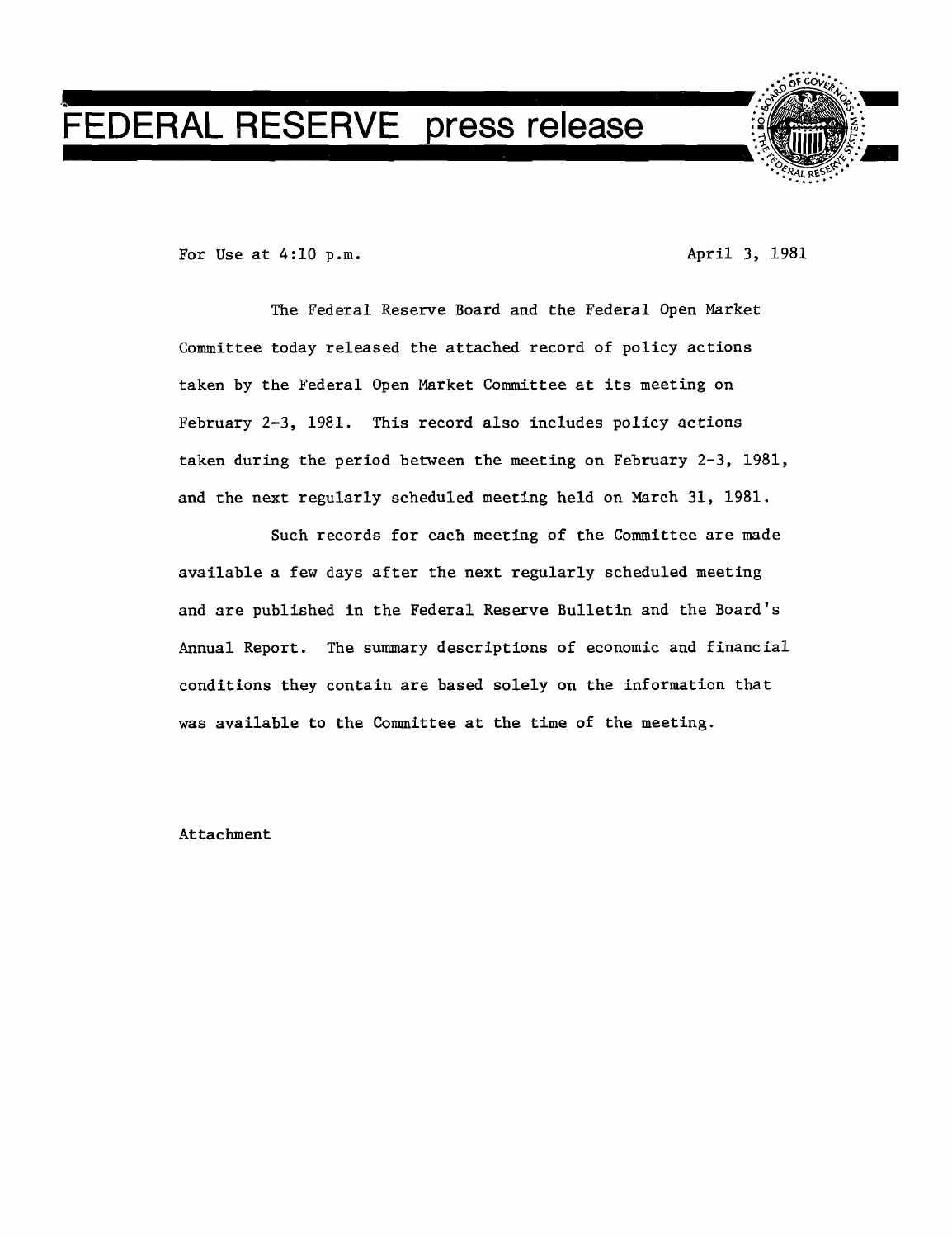## RECORD OF POLICY ACTIONS OF THE FEDERAL OPEN MARKET COMMITTEE

## Meeting held on February 2-3, 1981

## Domestic policy directive

The information reviewed at this meeting indicated that real gross national product expanded at a 5 percent annual rate in the fourth quarter. Average prices, as measured by the fixed-weight price index for gross domestic business product, increased at an annual rate of about 9-1/2 percent. Over the year ending in the fourth quarter of 1980, real GNP was unchanged and nominal GNP rose about 9-3/4 percent.

The index of industrial production rose an estimated 1 percent in December, following substantial gains in each of the four preceding months. By December, the index had regained much of the ground lost earlier in the year. Capacity utilization in manufacturing increased further in December to 79.8 percent, 4.9 percentage points above its July trough but well below earlier peaks.

Nonfarm payroll employment expanded substantially in December for the fifth consecutive month, and the unemployment rate was essentially unchanged at about  $7-1/2$  percent. Growth in manufacturing employment slowed in December, but the average workweek lengthened 0.3 hour to 40.2 hours.

The dollar value of retail sales declined in December, accord ing to the advance report, after a sizable gain over the preceding six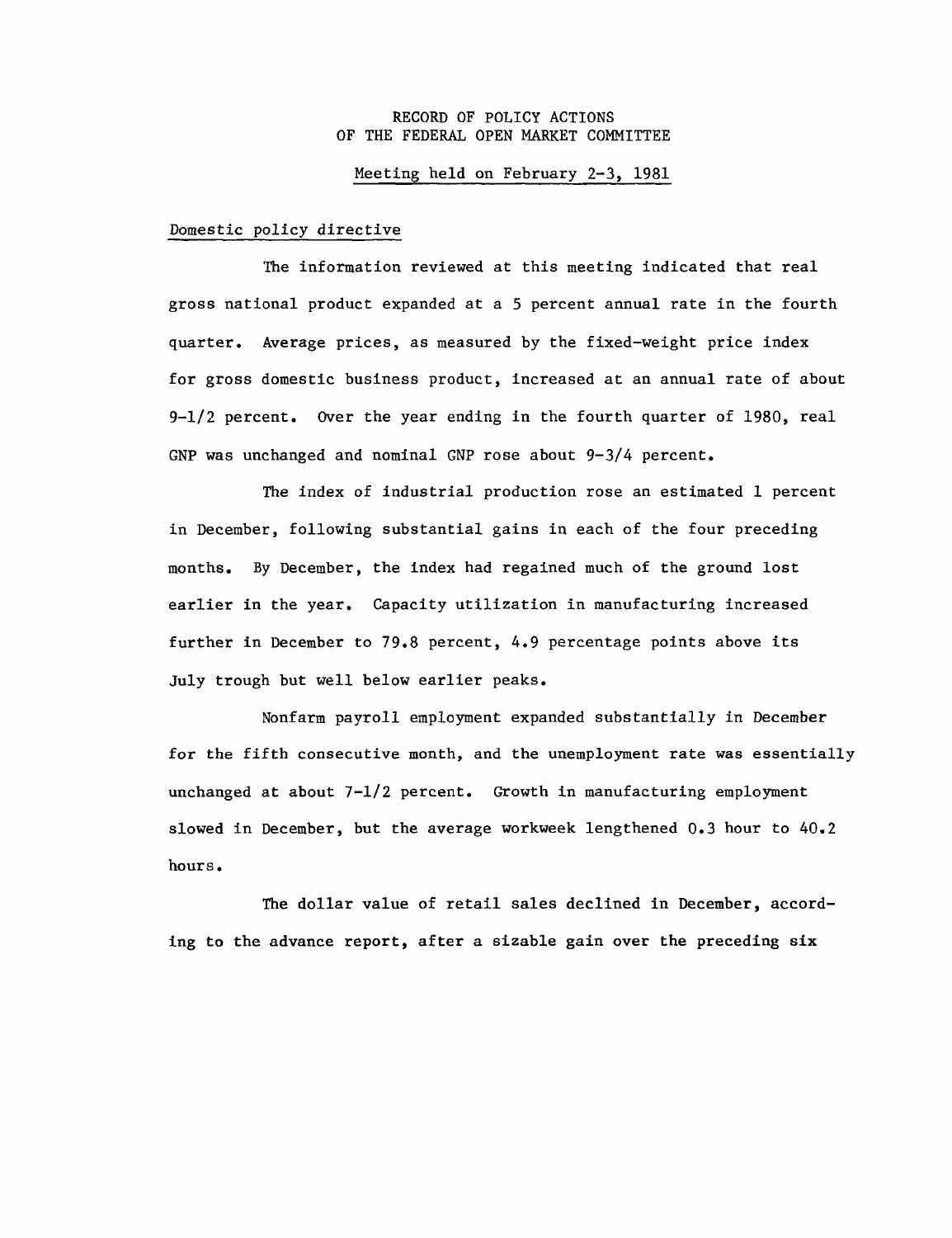months. Sales of new automobiles were at an annual rate of 9 million units in December, virtually unchanged from the rate in the preceding five months.

The Department of Commerce survey of business spending plans taken in November and December suggested that expenditures for plant and equipment would rise about 10-3/4 percent in 1981, following an ex pansion of about 8-3/4 percent in 1980. After allowance for respondents' expectations for price increases, however, the survey results implied no increase in real outlays for 1981.

In December private housing starts remained at the annual rate of about 1-1/2 million units recorded in the previous three months. Newly issued permits for residential construction declined, and sales of both new and existing houses fell somewhat.

Producer prices of finished goods continued to rise at a rapid pace in December, but the rate of increase over the fourth quarter was considerably below the exceptional pace in the third quarter. Consumer prices also rose at a rapid pace in December, reflecting not only con tinued sharp advances in food prices and a renewed upsurge in energy prices, but sizable increases in most other categories as well. Over the year ending in December 1980, producer prices of finished goods and consumer prices rose about  $11-3/4$  and  $12-1/2$  percent respectively, compared with increases of about 12-1/2 and 13-1/4 percent over the preceding year.

 $-2-$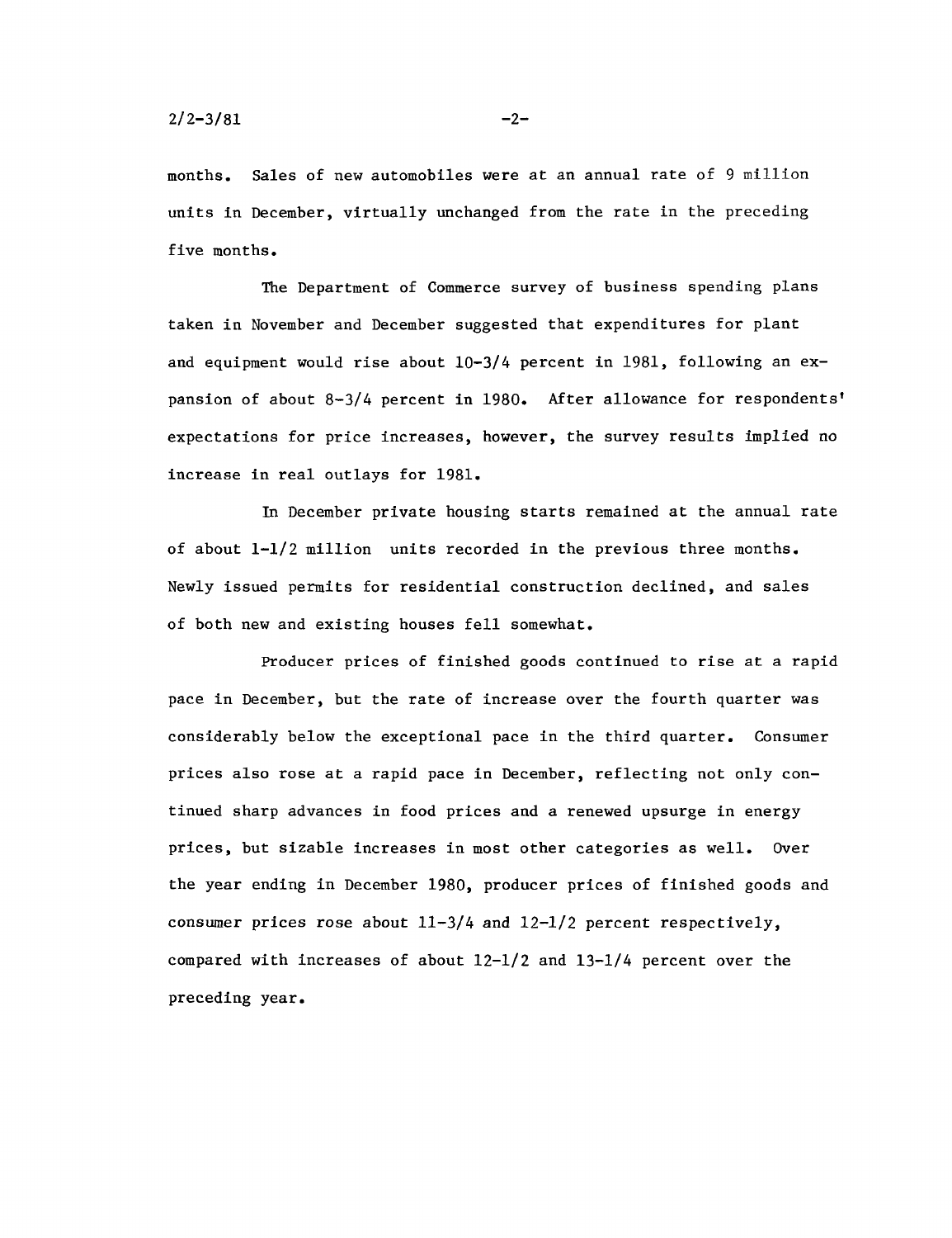Over the last few months of 1980, the rise in the index of average hourly earnings was at about the rapid pace recorded earlier in the year. Over the year 1980 the index was up  $9-1/2$  percent compared with a rise of about 8 percent over 1979.

In foreign exchange markets the trade-weighted value of the dollar against major foreign currencies had risen about 3-1/2 percent over the interval since the Committee's meeting in December. There were divergent changes against individual currencies: the dollar appreciated substantially against the German mark and other continental European currencies, and depreciated somewhat against the pound sterling, the Japanese yen, and the Canadian dollar. The U.S. trade deficit in the fourth quarter of 1980 widened from the exceptionally low rate in the third quarter but remained substantially less than the rate in the first half. The value of exports rose slightly in the fourth quarter, but the value of imports increased by a larger amount, mainly as a result of higher oil imports.

At its meeting on December 18-19, the Committee had decided that open market operations in the period until this meeting should be directed toward expansion of reserve aggregates associated with growth of M-1A, M-1B, and M-2 over the first quarter along a path consistent with the ranges for growth in 1981 contemplated in July 1980, abstracting from the effects of shifts into NOW accounts; the midpoints of those 1/ ranges were 4-1/4 percent, 4-3/4 percent, and 7 percent respectively.

 $-3-$ 

<sup>1/</sup> M-1A comprises demand deposits at commercial banks plus currency in circulation. M-1B comprises M-1A plus negotiable order of withdrawal (NOW) and automatic transfer service (ATS) accounts at banks and thrift institutions, credit union share draft accounts, and demand deposits at mutual savings banks. M-2 contains M-1B and savings and small denomination time deposits at all depository institutions, overnight repurchase agreements (RPs) at commercial banks, overnight Eurodollars held at Caribbean branches of member banks **by U.S.** residents other than banks, and money market mutual fund shares.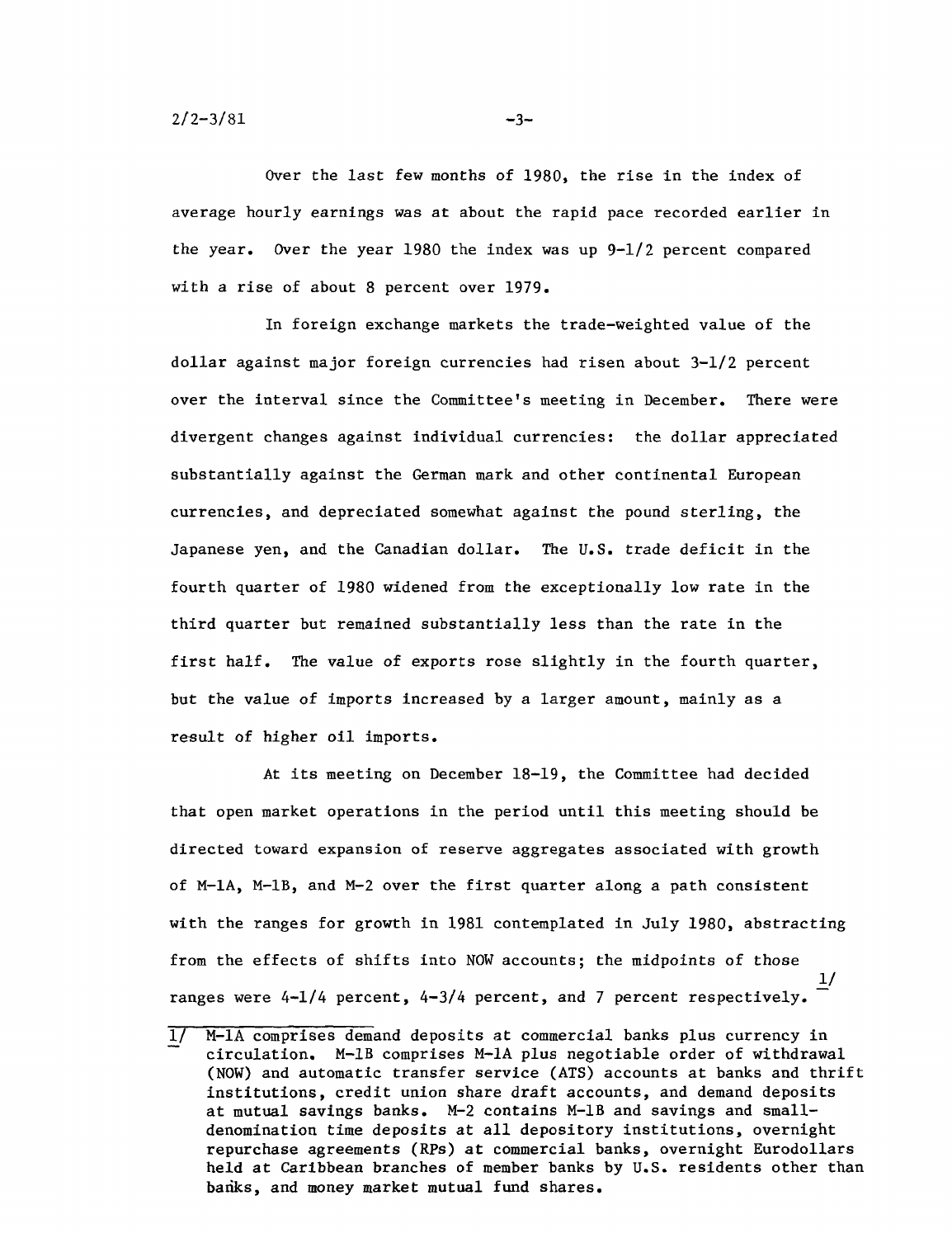The members agreed that some shortfall in growth would be acceptable in the near term if it developed in the context of reduced pressures in the money market. If it appeared during the period before the next regular meeting that fluctuations in the federal funds rate, taken over a period of time, within a range of 15 to 20 percent were likely to be inconsistent with the monetary and related reserve paths, the Manager for Domestic Operations was promptly to notify the Chairman, who would then decide whether the situation called for supplementary instructions from the Committee.

During the course of the intermeeting period, incoming data for the latter part of December and subsequent weeks indicated that a shortfall in growth of the monetary aggregates, after adjustment for the estimated effects of shifts into NOW accounts, had developed from the short-run objectives set forth by the Committee. Required reserves contracted in relation to the supply of reserves being made available through open market operations. After the turn of the year, member bank borrowings declined; they averaged about \$1.2 billion in the two weeks ending January 14, compared with about \$1.6 billion in the preceding four weeks. Nevertheless, the federal funds rate remained in a range of 19 to 20 percent, perhaps in part because of unusually strong demands for excess reserves and an inclination of some banks to increase their overnight borrowings in the funds market in expectation of near-term declines in interest rates. Borrowings moved up to an average of \$1.8 billion in the statement week ending January 28, while the funds rate declined to a range of 17 to 18 percent in the days preceding this meeting.

-4-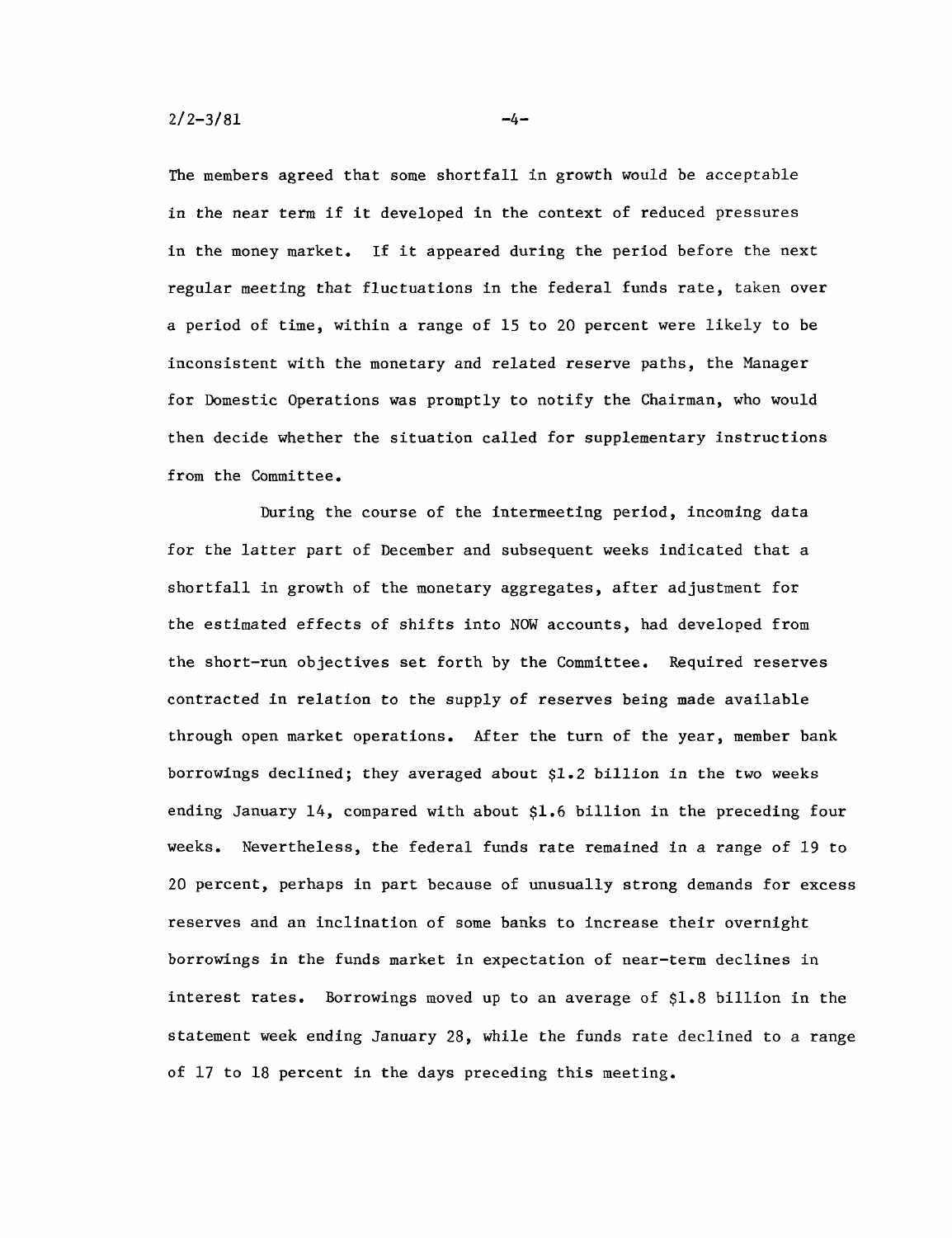$2/2 - 3/81$ 

M-1A and M-1B declined in December at annual rates of about 11 percent and 9 percent respectively. Growth in these aggregates in January was affected greatly by the introduction of NOW accounts on a nationwide basis as of December 31, 1980. It had been anticipated that shifts into NOW accounts would significantly retard the growth of M-1A and enhance the growth of M-1B during 1981. Such shifts during the first few weeks of the year were much larger than generally had been expected, and avail able data suggested a very sharp decline in M-1A in January and a sub stantial rise in M-1B. However, after adjustment for shifts into NOW accounts based on surveys of commercial banks and other data, both M-1A and M-1B were estimated to have risen moderately in January.

Growth in M-2 slowed markedly in December to an annual rate of about 2-3/4 percent. Growth apparently accelerated to a relatively rapid rate in January, however, as money market mutual fund shares posted a sizable increase and growth in small- and large-denomination time deposits remained substantial.

Growth in total credit outstanding at U.S. commercial banks slowed somewhat in December from the rapid pace of other recent months. The slowing reflected a deceleration in the pace of investment acquisi tions and in expansion of loans, including business loans. However, the moderation in the growth of business loans at commercial banks was accom panied by stepped-up issuance of commercial paper and longer-run debt instruments by nonfinancial businesses. For the period from the fourth quarter of 1979 to the fourth quarter of 1980 total commercial bank credit grew at an annual rate of 7.9 percent, well within the 6 to 9 percent range adopted by the Committee for the year.

 $-5-$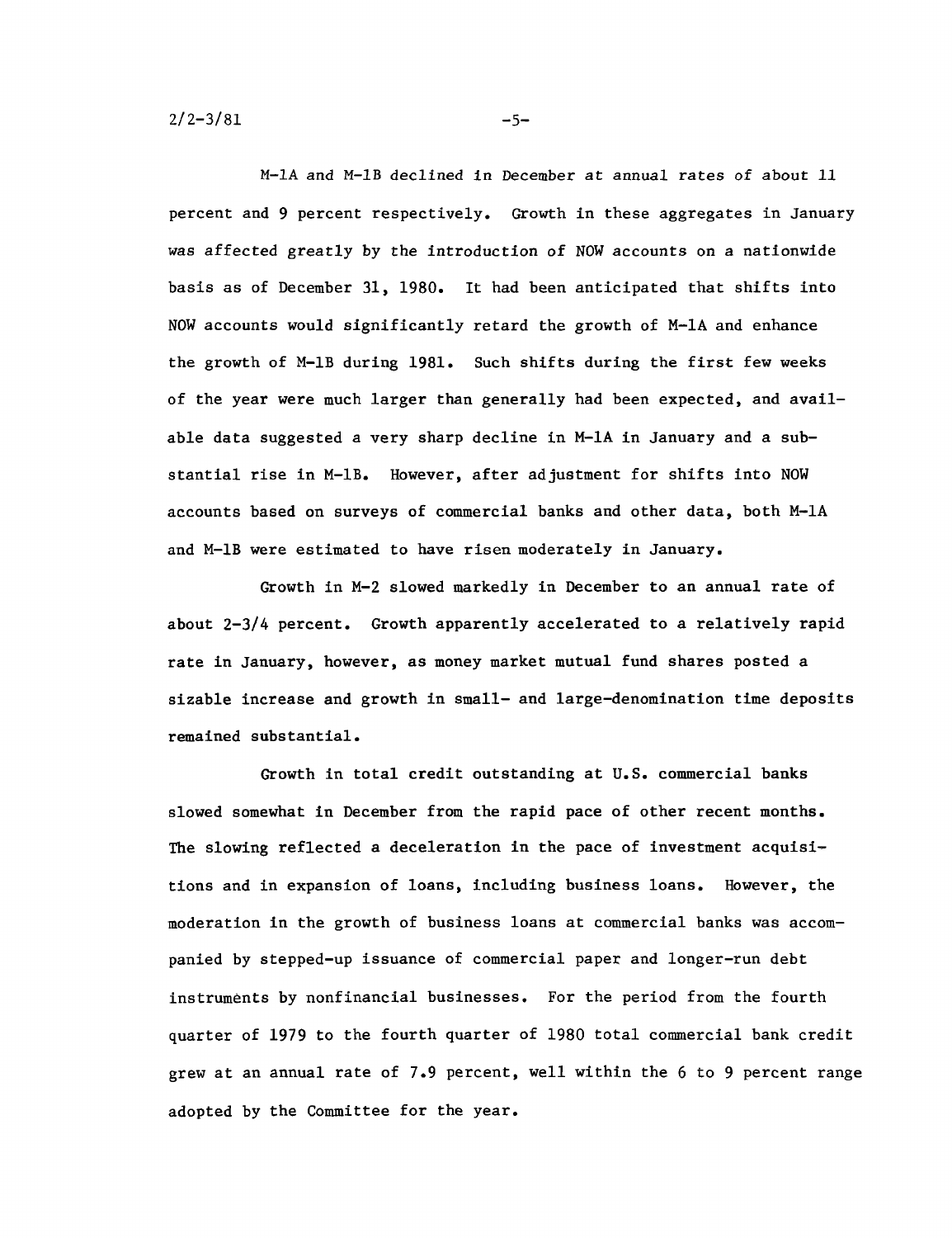$2/2 - 3/81$ 

Market interest rates fluctuated considerably over the inter meeting period but declined on balance from their mid-December highs. At the time of this meeting, short-term rates were down about 2-1/4 to 4-1/2 percentage points and long-term rates about 1/2 to 1 percentage point from their December peaks. During the intermeeting interval, the prime rate charged by commercial banks on short-term business loans was raised to a record 21-1/2 percent and subsequently reduced to 20 percent. In home mortgage markets, average rates on new commitments for fixed-rate loans at savings and loan associations reached 14.95 percent in the latter part of December and edged off slightly in subsequent weeks.

The staff projections presented at this meeting suggested that the buoyancy of economic activity in the final quarter of 1980 would ex tend into the first quarter of the new year but that over the four quarters of 1981 real GNP would change little for the second consecutive year. Such a sluggish performance of the economy would be associated with an increase in the rate of unemployment during 1981. The rise in the fixed-weight price index for gross domestic business product was projected to remain rapid, although not quite so rapid in the second half of the year as in the first half.

In the Committee's discussion of the economic situation and out look, members continued to stress the difficulties of forecasting output and prices in the current environment of high inflation and volatile expec tations, and they recognized also the uncertainties surrounding the imple mentation of the fiscal and other economic policies soon to be announced by the new administration inaugurated on January 20. In response to a

 $-6-$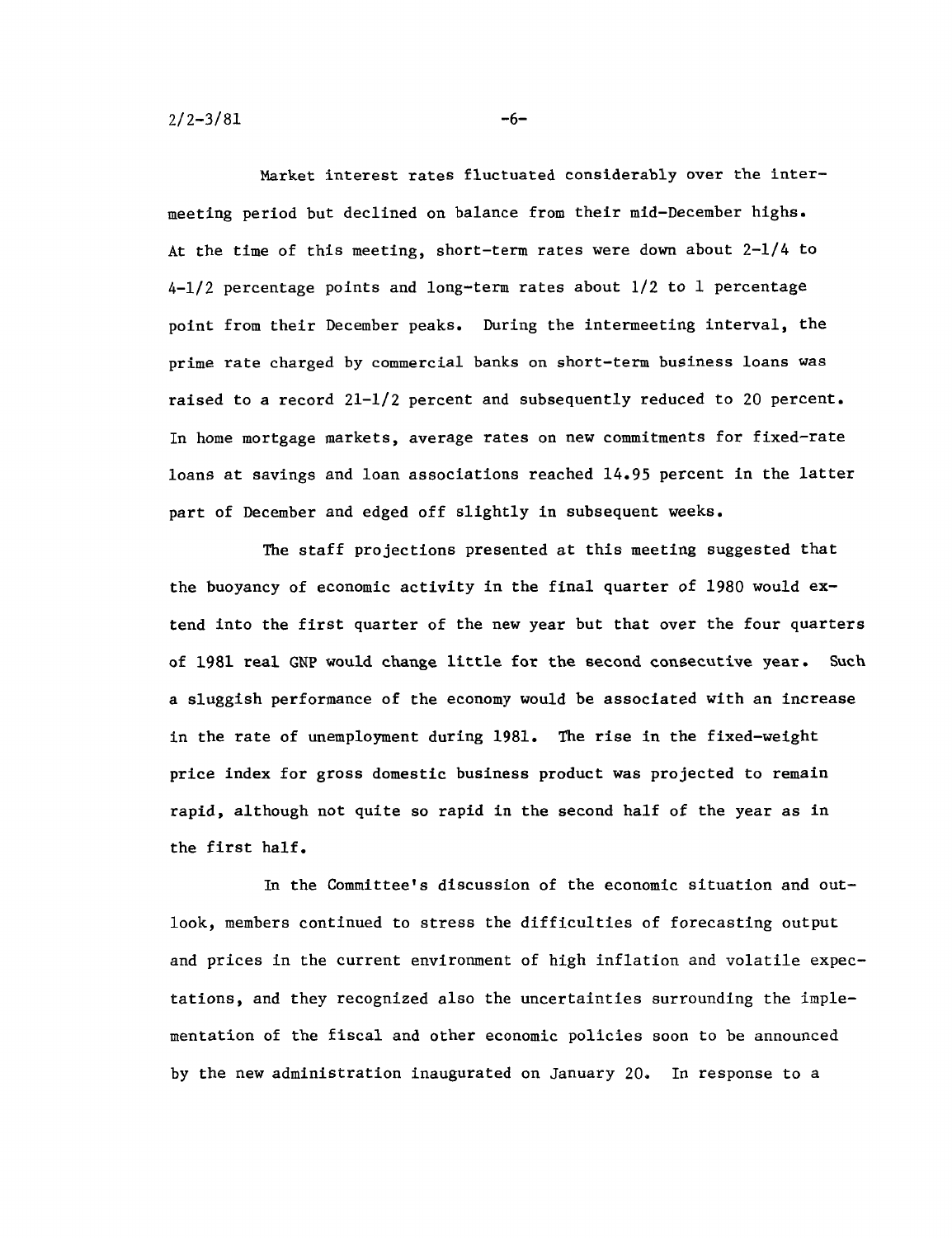request to set forth their views concerning the outlook, a number of members expressed the opinion that the most likely outcome for the period through the fourth quarter of 1981 was little change in real GNP with a significant increase in the unemployment rate, as projected by the staff. Other members anticipated a small rise in real GNP over the year, generally with somewhat less increase in unemployment, and two members projected a small decline in real GNP with a larger increase in unemployment. All of the members expected continuation of a high rate of inflation over the year, although the anticipated rates of increase differed.

At this meeting, the Committee completed the review, begun at the meeting in December 1980, of the ranges for growth of monetary aggre gates over the period from the fourth quarter of 1980 to the fourth quarter of 1981 within the framework of the Full Employment and Balanced Growth Act of 1978. At its meeting in July 1980, the Committee had reaffirmed ranges for growth over the year ending in the fourth quarter of 1980 of 3-1/2 to 6 percent for M-1A, 4 to 6-1/2 percent for M-1B, 6 to 9 percent for M-2, 1/ and  $6-1/2$  to  $9-1/2$  percent for  $M-3$ , with an associated range of 6 to 9 percent for growth of commercial bank credit. For the year ending in the fourth quarter of 1981, the Committee had tentatively indicated reductions on the order of  $1/2$  percentage point in the ranges for growth of  $M-1A$ , M-1B, and M-2, abstracting from institutional influences affecting the behavior of the aggregates.

 $-7-$ 

 $\overline{1}$ /  $\overline{M-3}$  is  $M-2$  plus large-denomination time deposits at all depository institutions and term RPs at commercial banks and savings and loan associations.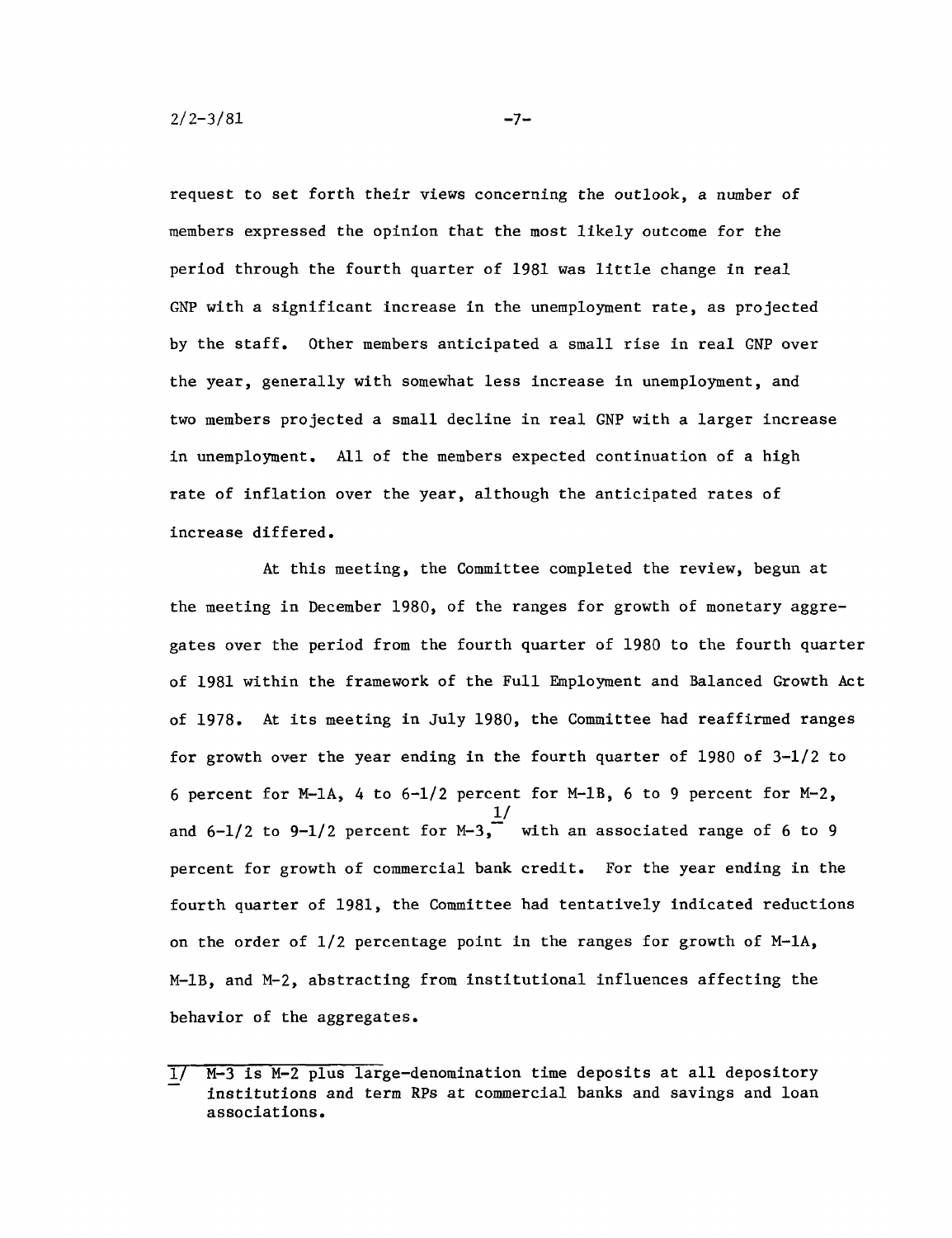In reviewing the ranges for monetary growth in 1981, the Committee noted that from the fourth quarter of 1979 to the fourth quarter of 1980, M-1A grew 5 percent; M-1B,  $7-1/4$  percent; M-2,  $9-3/4$  percent; and M-3, 10 percent. For M-1A and M-1B, however, actual growth in 1980 was not com parable to the Committee's ranges for the year. The ranges had been established on the assumption of virtually no further shifts into ATS/NOW accounts from demand and other accounts; but as the year progressed, and particularly after passage of the Monetary Control Act, further significant shifts became apparent. Taking account of the estimated effects of such shifts, which have no significance for monetary policy, the basic range for growth of M-1B in 1980 could be adjusted upward by about 1/2 percentage point and the range for M-1A could be adjusted downward by about  $1-1/4$  percentage points. Alternatively, measured growth of M-1A could be adjusted upward to 6-1/4 percent and that of M-1B adjusted downward to 6-3/4 percent. With either method of adjustment, growth of each aggregate marginally exceeded the upper bound of its range.

In contemplating ranges for 1981, the Committee continued to face unusual uncertainties concerning the forces affecting monetary growth, in part because of sizable variations evident in the demand for both narrowly and broadly defined money in relation to nominal GNP. In the current year, moreover, relationships among the measured rates of growth for the monetary aggregates were subject to large changes resulting from the introduction of NOW accounts on a nationwide basis as authorized by the Monetary Control Act of 1980. Specifically, shifts into NOW accounts from demand deposits were expected to retard growth of M-1A significantly

**-8-**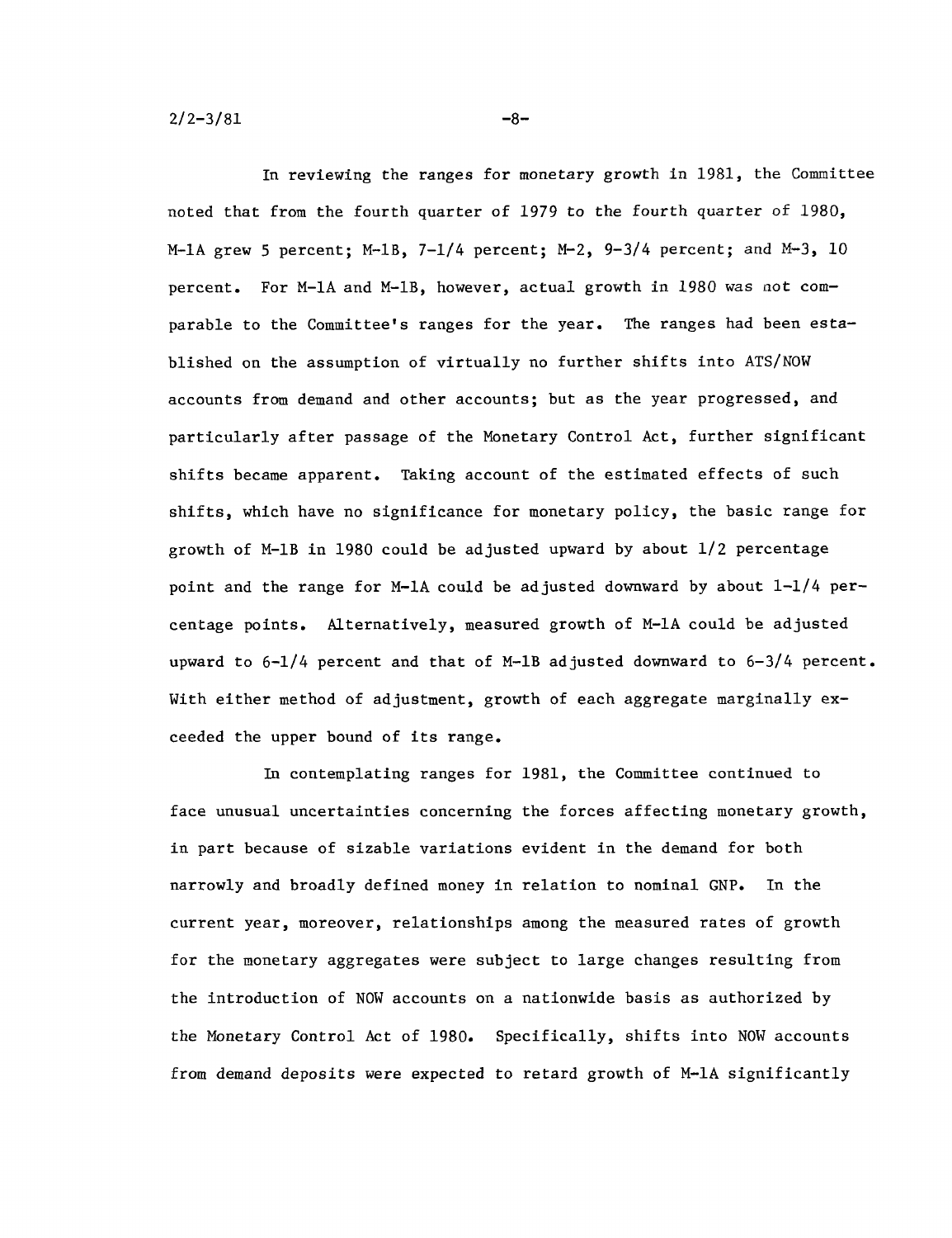while shifts from savings deposits and other interest-bearing assets would enhance growth of M-1B. However, estimates of the impact of such shifts on measured growth of the two aggregates could only be tentative, because of the overall size of the shift and uncertainty about the ultimate sources of the funds. In January, the first month after their nationwide authori zation, NOW accounts expanded far more than had been anticipated. It was expected that the flow of funds into NOW accounts would subside in coming months, and also that the proportion of the funds representing shifts from demand deposits would be gradually reduced.

Shifts of funds into NOW accounts were not expected to affect growth of the broader monetary aggregates significantly, because virtually all of the funds likely to be shifted into such accounts are already in cluded in M-2. It was anticipated, however, that growth of both M-2 and M-3 would be somewhat stronger in relation to growth of the narrower aggregates, adjusted for the flows into NOW accounts, than projected in July 1980, when ranges for 1981 were first considered. The public has shown an increased preference for holding savings in deposits included in the nontransaction component of M-2, as changes in regulatory ceilings on interest rates have made small time and savings deposits more attractive relative to market instruments and as money market mutual funds have become more popular.

In the Committee's discussion of its objectives for 1981, the members agreed that some further reduction in the ranges for monetary growth, abstracting from the effects of shifts into NOW accounts, was appropriate in line with the long-standing goal of contributing to a

 $-9-$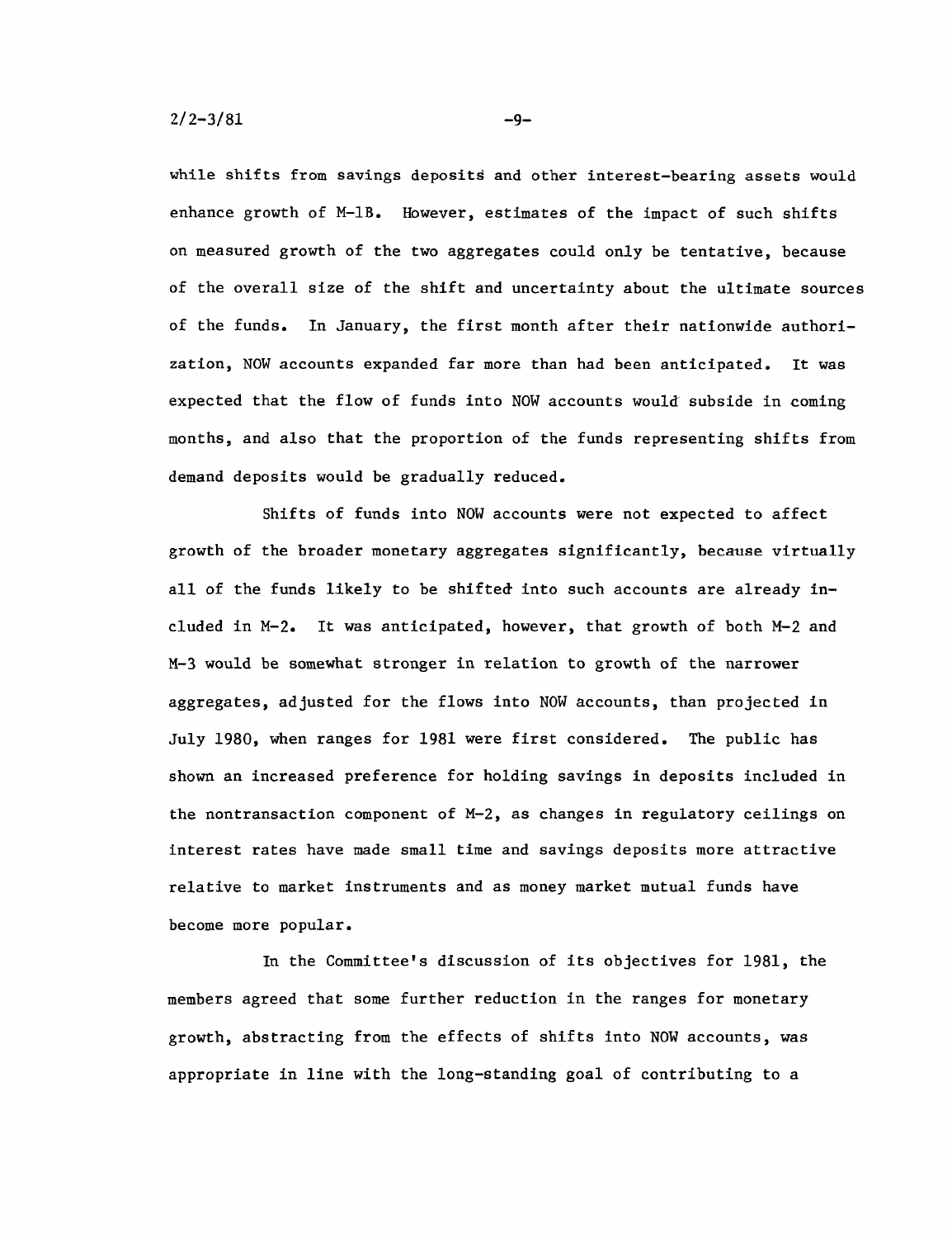reduction in the rate of inflation and providing the basis for restora tion of economic stability and sustainable growth in output of goods and services. The members differed somewhat in their views concerning the extent of the reductions that might be made and also about the particular aggregates for which longer-run ranges should be specified.

For M-1A and M-1B, most members favored specification of ranges, abstracting from the NOW account effect, that were 1/2 percentage point lower than the ranges for 1980. One member advocated a reduction of 1 percentage point, particularly because growth over 1980 had appreciably exceeded the midpoints of the adjusted ranges for that year. Another member preferred not to specify ranges for the narrower monetary aggre gates at all, because he believed that the NOW account effects could not be reliably estimated. In the view of one other member, confusion could be lessened by focusing attention entirely on M-1B because it would be less subject than M-1A to the distorting effects of the flows into NOW accounts.

Members differed somewhat more in their views concerning the broader monetary aggregates, in part because of uncertainty about the potential effects of interest rate relationships on the behavior of the nontransaction component. Reflecting an expectation that growth of the broader aggregates would increase relative to that of the narrower aggre gates adjusted for expansion of NOW accounts, a number of members favored specification of ranges slightly higher than those for 1980. However, most members believed that sufficient allowance for the possibility of relatively stronger growth of the broader aggregates would be made by

-10-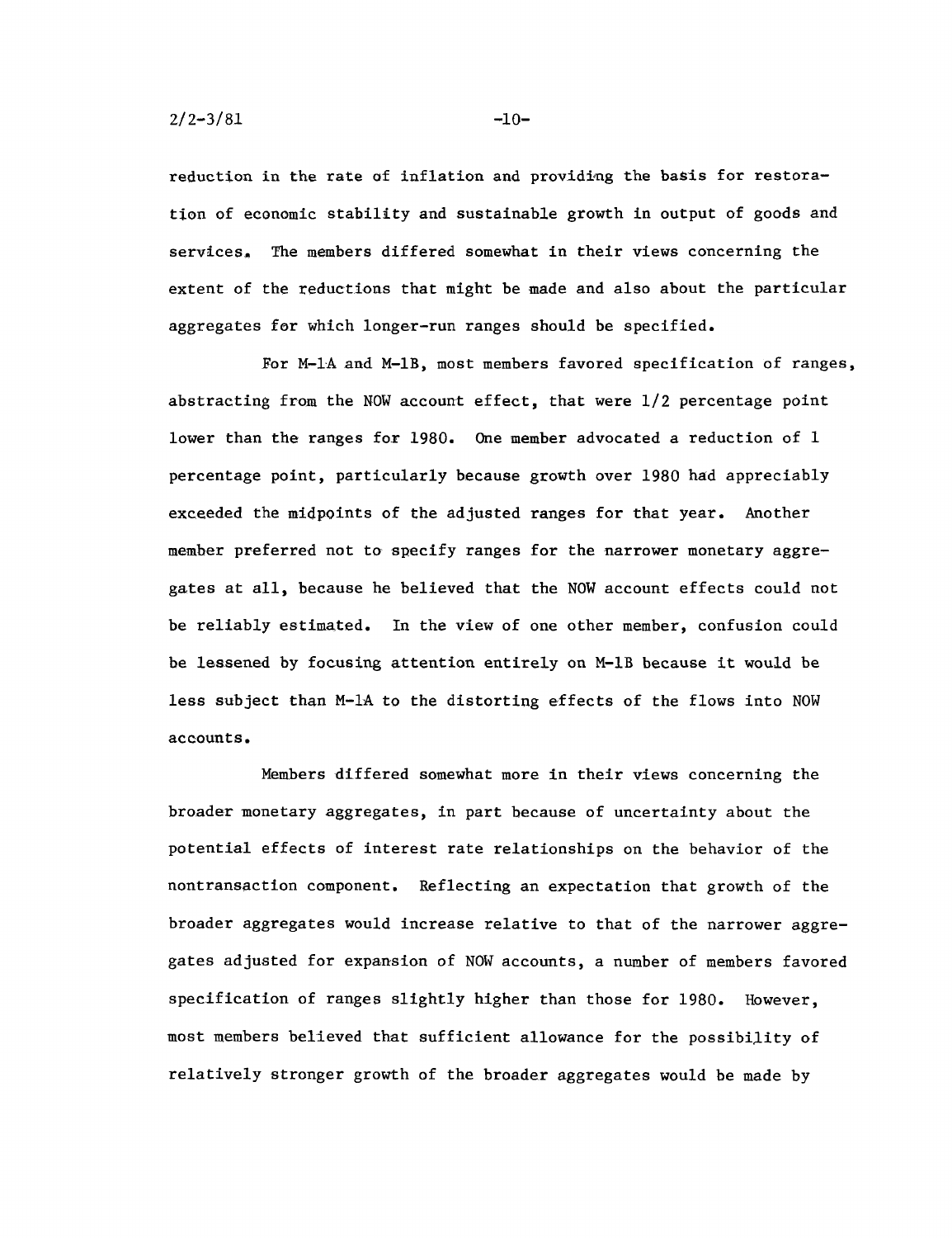reiterating the 1980 ranges for them in association with ranges for the narrower aggregates that were 1/2 percentage point lower than those for 1980. In this connection, it was stressed that specification of ranges rather than precise rates for growth over the year inherently provided for some change in relative rates of growth among the monetary aggregates, and that growth of both M-2 and M-3 might well be in the upper portions of their ranges. Even so, growth of the broader aggregates would be less than actual growth in 1980. One member preferred to focus exclusively on the narrower aggregates, not specifying ranges for the broader aggregates,

At the conclusion of the discussion, the Committee decided to specify ranges for growth of M-1A and M-1B, adjusted for the effects of flows into NOW accounts, that were 1/2 percentage point lower than those for 1980 and to retain the 1980 ranges for M-2 and M-3. Thus, the Committee adopted the following ranges for growth of the monetary aggre gates over the period from the fourth quarter of 1980 to the fourth quarter of 1981:  $M-1A$ , 3 to 5-1/2 percent;  $M-1B$ , 3-1/2 to 6 percent;  $M-2$ , 6 to 9 percent; and  $M-3$ ,  $6-1/2$  to 9-1/2 percent. The associated range for growth of commercial bank credit was 6 to 9 percent. It was emphasized that at an early date the Committee might wish to reconsider the longer-run ranges in the light of developing conditions and that in any case it would reconsider them in July within the framework of the Full Employment and Balanced Growth Act of 1978. It was understood, moreover, that the distorting effects of shifts into NOW accounts would change during the year and that other short-run factors might cause con siderable variation in annual rates of growth from one month to the next

-11-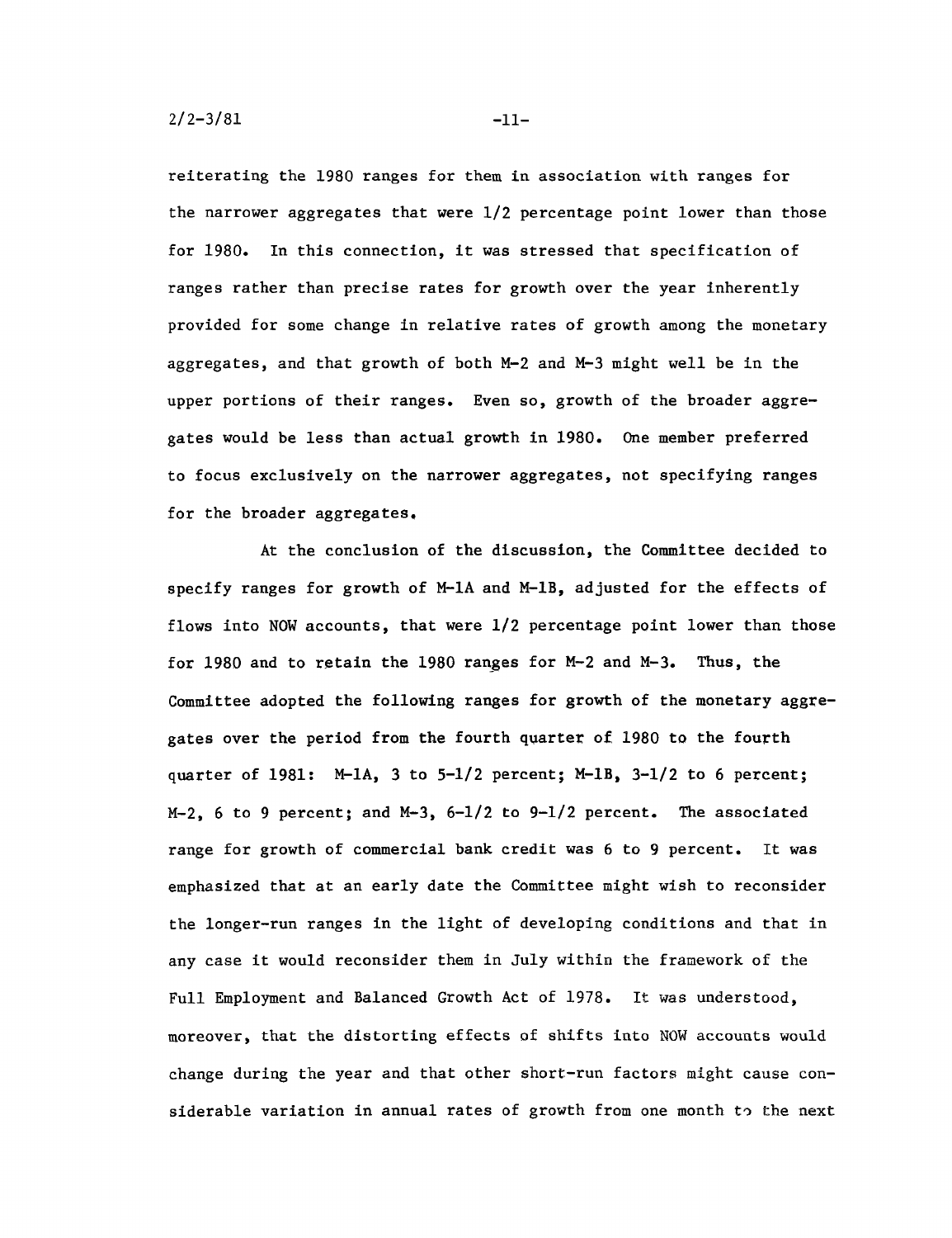and from one quarter to the next. The Committee planned that periodically the staff would provide estimates of the effects that shifts into ATS/NOW accounts were having on the reported data.

> The Committee adopted the following ranges for growth in monetary aggregates for the period from the fourth quarter of 1980 to the fourth quarter of 1981, abstracting from the impact of introduction of NOW accounts on a nationwide basis:  $M-1A$ , 3 to  $5-1/2$  percent;  $M-1B$ ,  $3-1/2$  to 6 percent; M-2, 6 to 9 percent; and M-3, 6-1/2 to 9-1/2 percent. The associated range for bank credit is 6 to 9 percent.

Votes for this action: Messrs. Volcker, Gramley, Guffey, Morris, Partee, Rice, Roos, Schultz, Solomon, Mrs. Teeters, and Mr. Winn. Vote against this action: Mr. Wallich.

Mr. Wallich dissented from this action because he thought that the ranges adopted for growth of M-1A and M-1B were too high. He believed that somewhat lower ranges would provide for adequate monetary growth in 1981, because he expected a further downward shift in money demand and also because growth of the monetary aggregates over the past year generally had exceeded the specified ranges.

In reviewing its objectives for monetary growth from December 1980 to March 1981 in light of the ranges adopted for the year from the fourth quarter of 1980 to the fourth quarter of 1981, the Committee took note of the recent behavior of the monetary aggregates. Specifically, growth of the aggregates in both the third and fourth quarters of 1980 (quarterly average basis) had been strong, more than compensating for the weakness earlier in the year. From the fourth quarter to January 1981, however, the annual rates of growth of M-1A and M-1B had fallen below the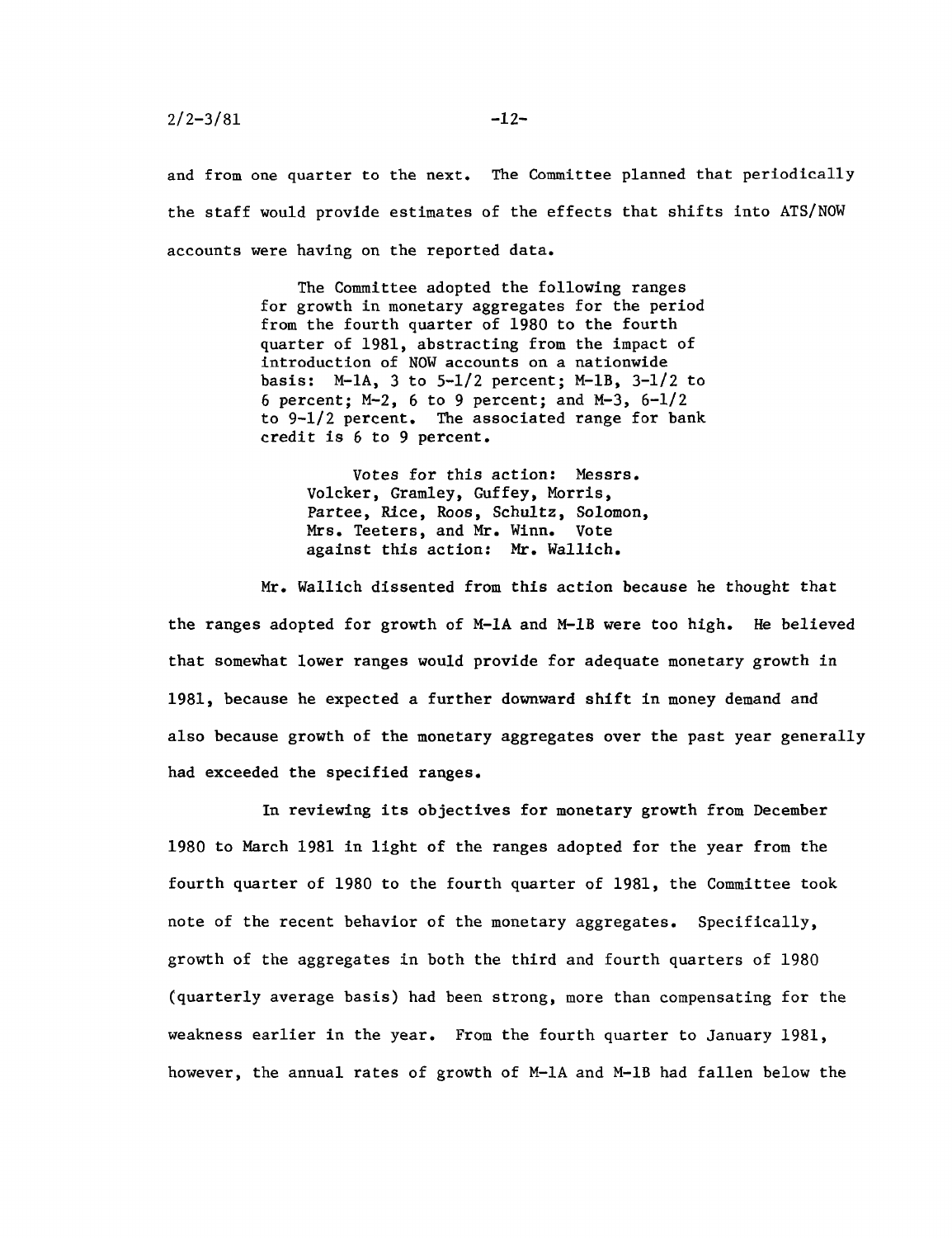lower ends of the ranges for 1981, reflecting the sharp declines in those aggregates in December and the only partial recovery in January.

In that light, the members in general agreed that operations in the period before the next regular meeting scheduled for March 31 should be directed toward a gradual restoration of growth of M-1A and M-1B (adjusted for NOW account effects) to rates consistent with their longer-run ranges. Almost all members were willing to accept continuation of relatively slow growth in relation to the ranges for 1981 at least through March in recog nition that it would generally compensate for the rapid growth during the fourth quarter of 1980, which carried growth for the year slightly above the upper bounds of the ranges for the year. They differed somewhat over the acceptable amount of growth. One member preferred to direct operations toward raising growth of the aggregates to the midpoints of their 1981 ranges by March.

In accepting the gradual approach toward encouraging rates of monetary growth consistent with the ranges adopted for 1981, several members commented on the danger of potentially confusing interpretations of policy intentions and also of possible instability in financial markets. It was observed, for example, that efforts to raise monetary growth promptly toward the longer-run paths could have the undesirable consequences of en couraging first relatively rapid growth and then an abrupt deceleration. A few members also suggested that the gradual approach to making up the shortfall would be acceptable provided that it proved to be compatible with relative stability or some easing in money market pressures.

-13-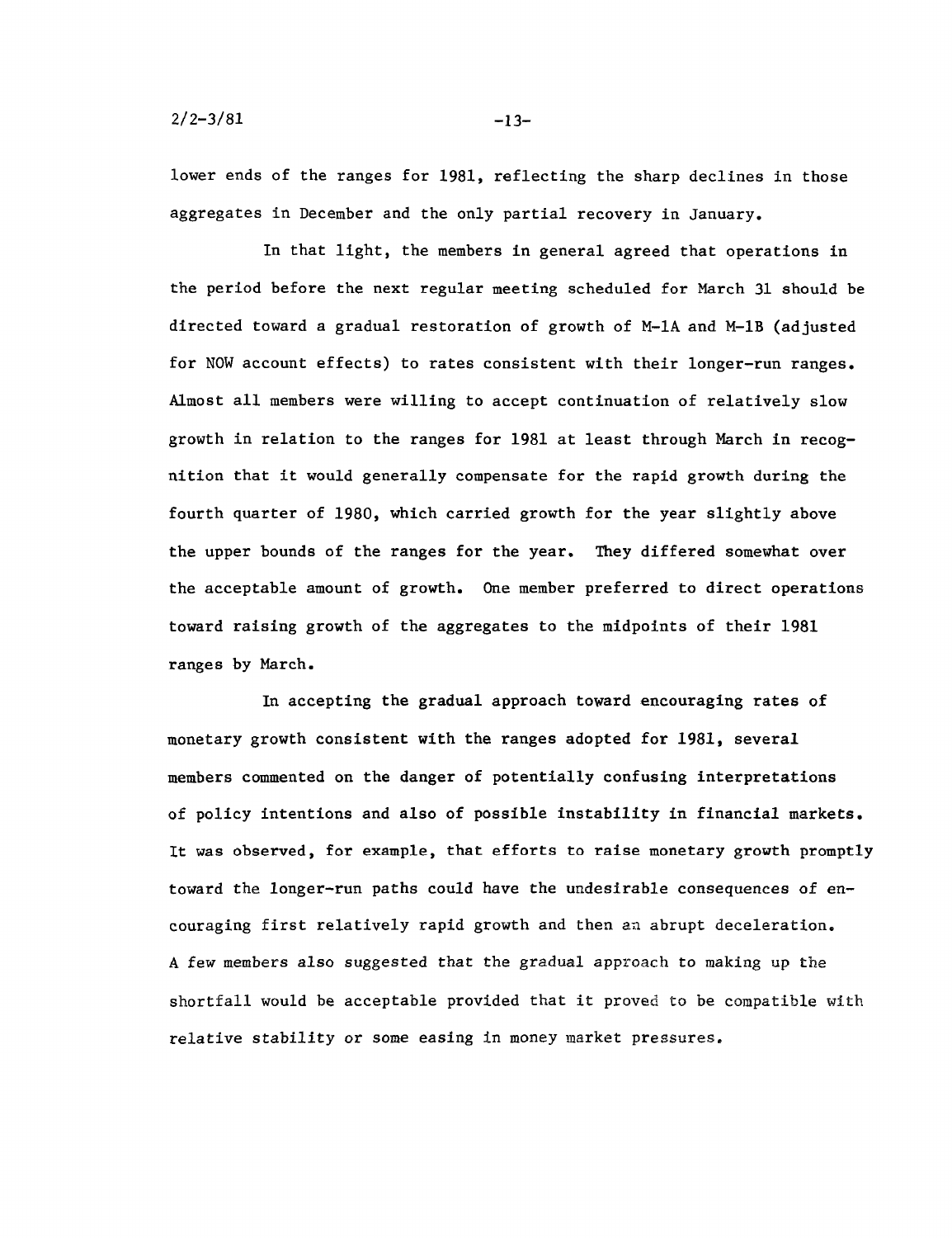**2/2-3/81**

At the conclusion of the discussion, the Committee decided to seek behavior of reserve aggregates associated with growth of M-1A and M-1B over the period from December to March at annual rates of **5** to **6** per cent and in M-2 of about **8** percent, abstracting from the impact of flows into NOW accounts. Those rates were associated with growth of M-1A, M-1B, and M-2 from the fourth quarter of **1980** to the first quarter of **1981** at annual rates of about 2 percent, 2-3/4 percent, and **7** percent respectively. The members recognized that shifts into NOW accounts would continue to distort measured growth in M-1A and M-1B to an unpredictable extent and that operational paths would have to be developed in the light of evaluation of those distortions. If it appeared during the period before the next regular meeting that fluctuations in the federal funds rate, taken over a period of time, within a range of **15** to 20 percent were likely to be inconsistent with the monetary and related reserve paths, the Manager for Domestic Operations was promptly to notify the Chairman, who would then decide whether the situation called for supplementary instructions from the Committee.

The following domestic policy directive was issued to the Federal Reserve Bank of New York:

> The information reviewed at this meeting suggests that real **GNP** expanded substantially in the fourth quarter of **1980** and that prices on the average continued to rise rapidly. In December industrial production and nonfarm payroll employment expanded further, and the unemploy ment rate was essentially unchanged at about **7-1/2** per cent. Retail sales declined, however, following a sizable gain over the preceding six months. Housing starts were about unchanged for the third month. Over the last few months of **1980,** the rise in the index of average hourly earnings was at about the rapid pace recorded earlier in the year.

 $-14-$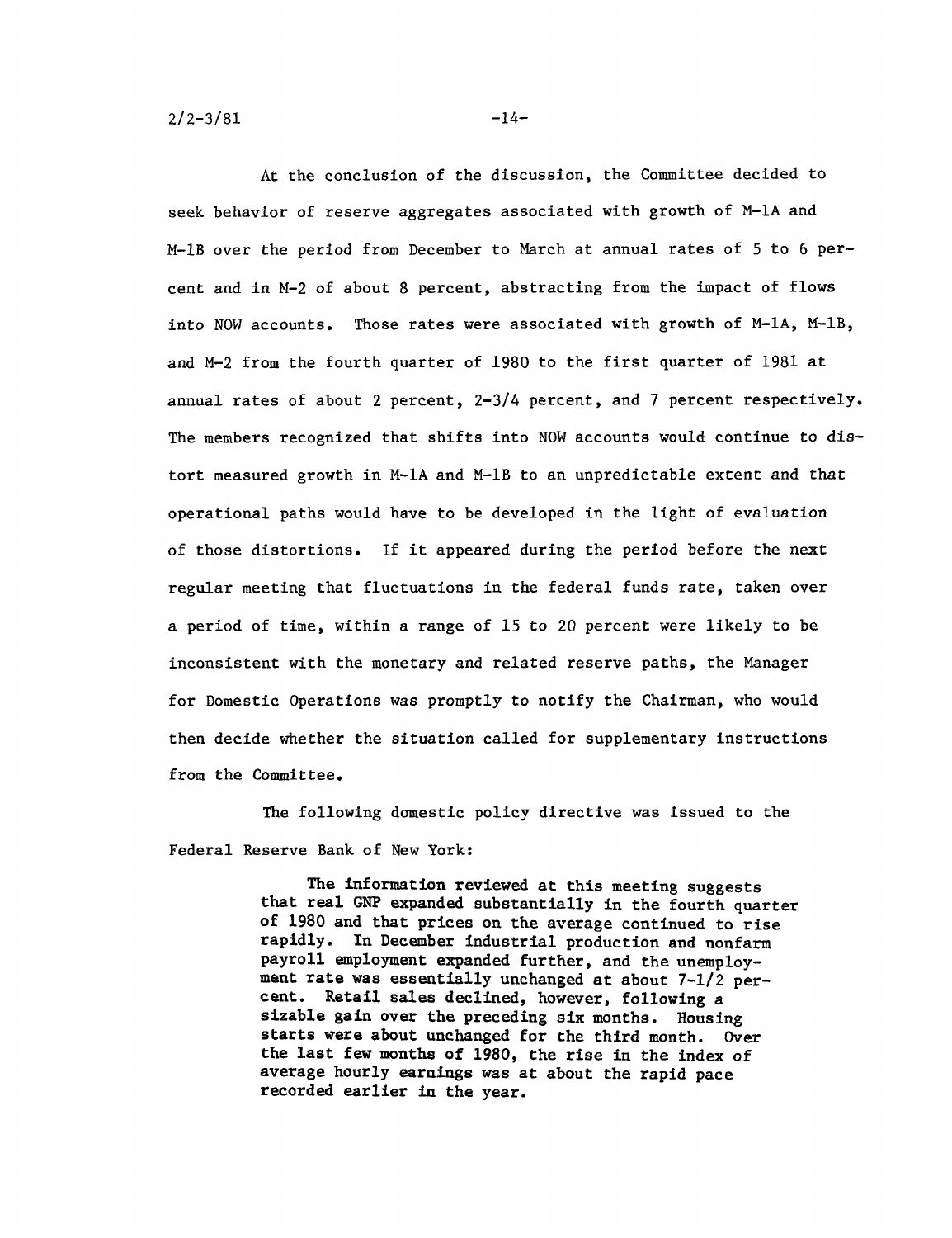The weighted average value of the dollar in exchange markets has risen further over the past six weeks. The U.S. trade deficit in the final quarter of 1980 widened from the exceptionally low rate in the third quarter but remained substantially less than the rate in the first half.

M-1A and M-1B declined sharply in December; in January, after adjustment of the actual figures for the estimated effects of shifts into NOW accounts, these aggregates recovered in part. Growth in M-2 slowed markedly in December but accelerated in January, Some moderation of the expansion in commercial bank credit in December and early January was accompanied by stepped up financing of nonfinancial businesses through issuance of commercial paper and longer-term debt instruments. Market interest rates have declined on balance from their highs of mid-December.

The Federal Open Market Committee seeks to foster monetary and financial conditions that will help to reduce inflation, encourage economic recovery, and con tribute to a sustainable pattern of international trans actions. The Committee agreed that these objectives would be furthered by growth of M-1A, M-1B, M-2,and M-3 from the fourth quarter of 1980 to the fourth quarter of 1981 within ranges of 3 to  $5-1/2$  percent,  $3-1/2$  to 6 percent,  $6$  to  $9$  percent, and  $6-1/2$  to  $9-1/2$  percent respectively, abstracting from the impact of introduction of NOW accounts on a nationwide basis. The associated range for bank credit was 6 to 9 percent. These ranges will be reconsidered as conditions warrant.

In the short-run the Committee seeks behavior of reserve aggregates consistent with growth in M-1A and M-1B from December to March at annual rates of **5** to 6 per cent and in M-2 at a rate of about 8 percent, abstracting from the impact of flows into NOW accounts. These rates are associated with growth of M-1A, M-1B, and M-2 from the fourth quarter of 1980 to the first quarter of 1981 at annual rates of about 2 percent, 2-3/4 percent, and 7 percent respectively. It is recognized that shifts into NOW accounts will continue to distort measured growth in M-1A and M-1B to an unpredictable extent, and operational reserve paths will be developed in the light of evaluation of those distortions. If it appears during the period before the next meeting that fluc tuations in the federal funds rate, taken over a period of time, within a range of 15 to 20 percent are likely to be inconsistent with the monetary and related reserve paths, the Manager for Domestic Operations is promptly to notify the Chairman, who will then decide whether the situation calls for supplementary instructions from the Committee.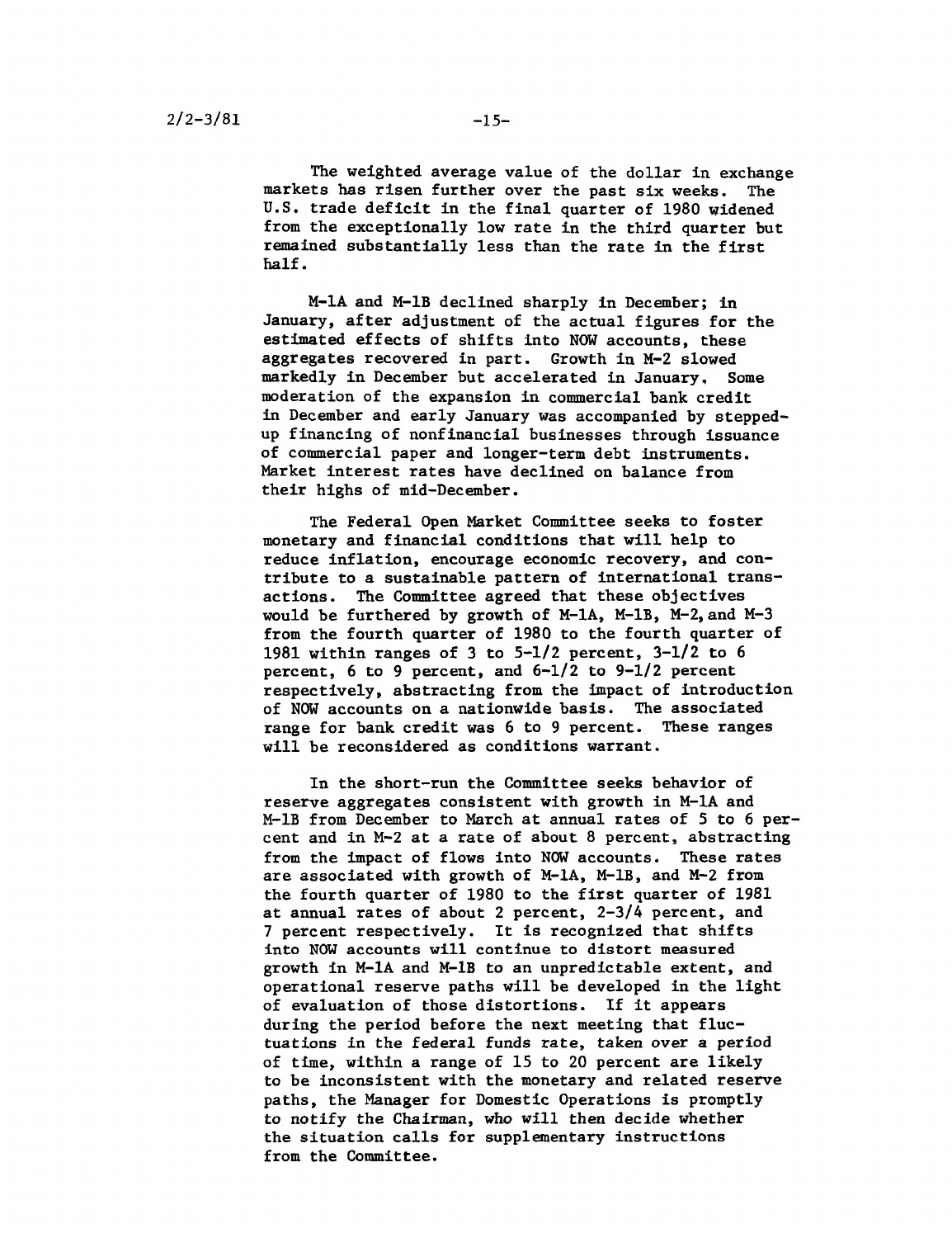Votes for this action: Messrs. Volcker, Gramley, Guffey, Morris, Partee, Rice, Roos, Schultz, Solomon, and Winn. Votes against this action: Mrs. Teeters and Mr. Wallich.

Mrs. Teeters dissented from this action because she believed that the specifications adopted for monetary growth over the first quarter were unduly restrictive. She preferred specification of higher rates for monetary growth over the first quarter, consistent with the ranges adopted for monetary growth over the whole year, in association with a lower intermeeting range for the federal funds rate.

Mr. Wallich dissented from this action because he preferred to set a higher range for the federal funds rate in order to help avoid a repetition of the sharp drop in interest rates that occurred in the second quarter of 1980.

In late February, incoming data indicated that M-1A and M-1B, after adjustment for the estimated effects of shifts into NOW accounts, were growing at rates well below those consistent with the Committee's objectives for the period from December to March. Consequently, member bank demands for reserves had eased in relation to the supply of reserves being made available through open market operations, and member bank borrowings had fallen appreciably. At the same time, growth of M-2 and M-3 appeared to be strong. These developments were associated with a decline in the federal funds rate to around 15 percent, the lower end of the range of 15 to 20 percent specified by the Committee, raising the question of whether the situation called for supplementary instructions from the Committee.